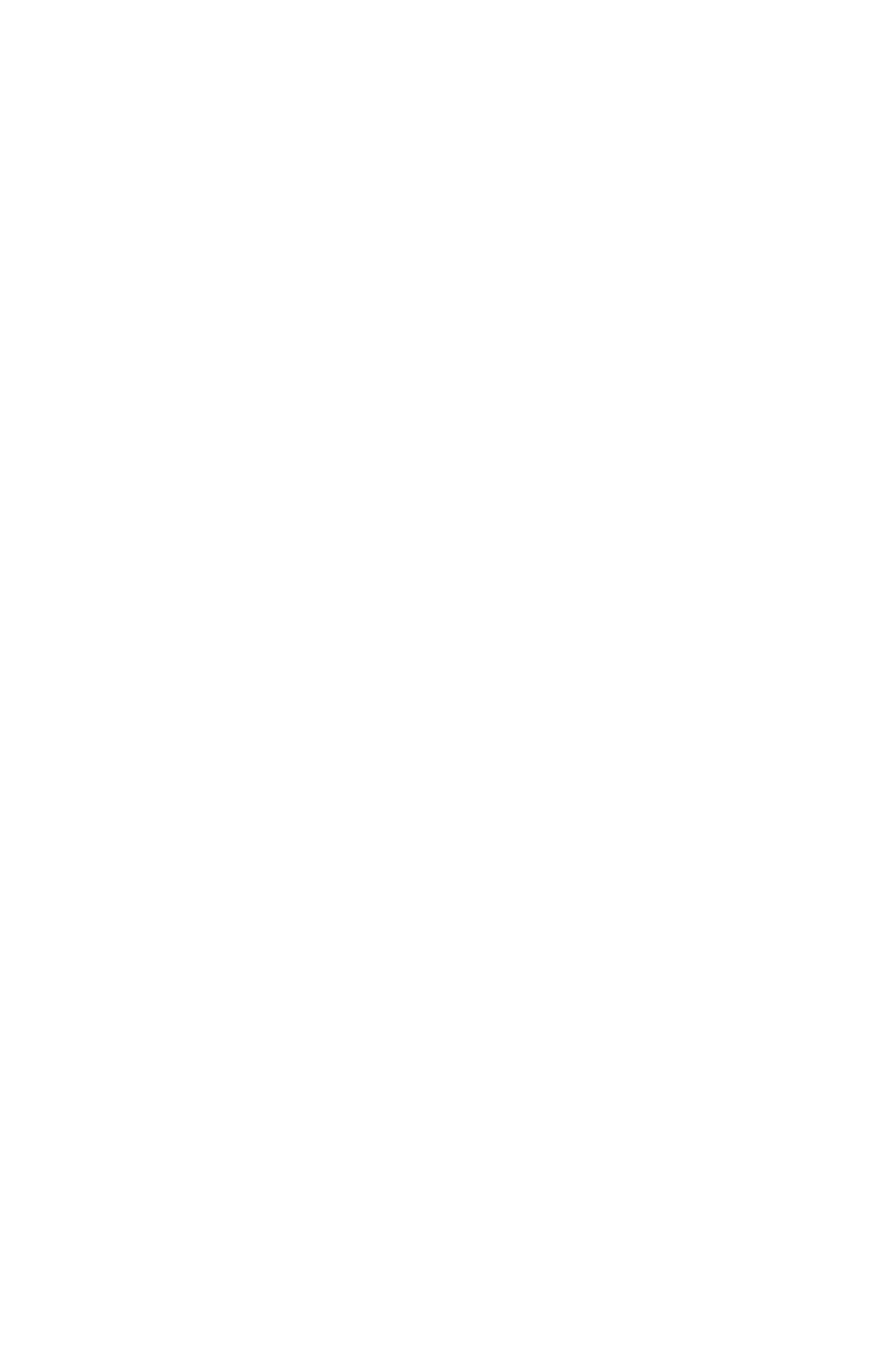## **Welcome to Fresh Ink 2022!**

The annual Fresh Ink Concert is an opportunity for all composers at SNC to showcase the music they have created. The student composers include both music majors and non-majors, as well as those actively studying composition. In the spirit of *communio*, the concert will feature a multitude of student performers, including those of the Jazz Band and Wind Ensemble, as well as faculty performances and direction from Eric High, Philip Klickman, Jamie Waroff, Elaine Moss, and Steve Westergan.

This year, the concert also includes new works by finalists selected in the inaugural SNC Composition Competition. The competition received submissions from high school students all over the state of Wisconsin, and one winner will be announced during this afternoon's concert.

> 2022 SNC Composition Fellows Phillip Argall, Kimberly HS Jeremy Cotturone, Mukwonago HS Ted Emmert, Little Wolf HS Max Letellier, New Berlin Eisenhower HS Calvin Mendoza, Kimberly HS Bodhi Pavlik, Shorewood HS Leo Rodda, Appleton North HS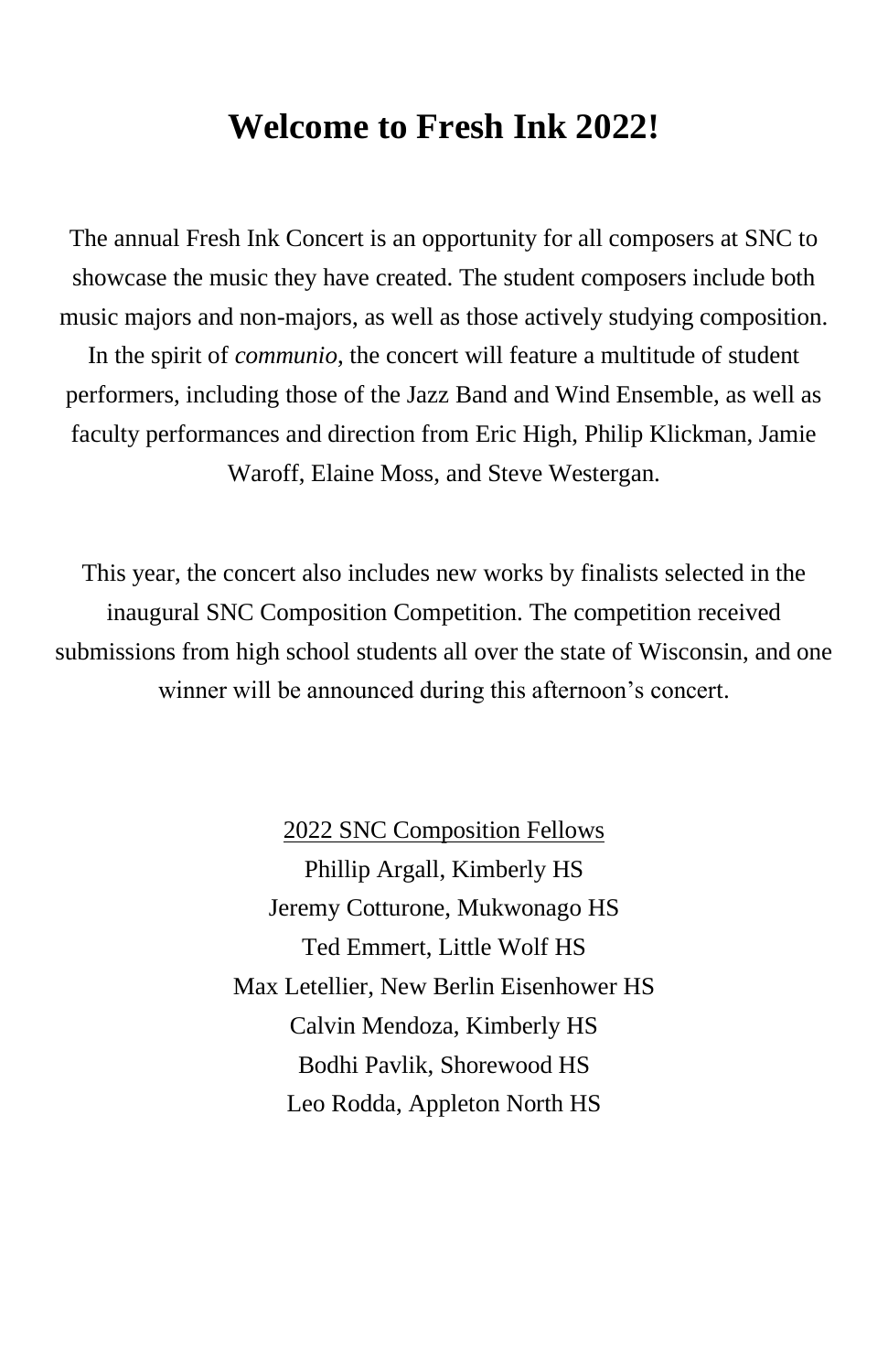*Mariupol* Ben Milkie

*Steve Westergan, Cello*

*Accompanied Work for Cello* Ben Milkie

*Five Variations In Db* Austin Kobylarczyk

*Elaine Moss, Piano*

*Freedom Dawning* Rose Palmer

*Trenton Bebermeier; Emily Gonnering, Trumpets Jared Brown, Horn; Nathan Brummell, Trombone Daniel Scaife, Tuba*

Zantedeschia Kylie Merchant *Kylie Merchant, Flute; Elaine Moss, Piano*

*Le papillon* Max Letellier

*Un petite chanson* Bodhi Pavlik

*Bodhi Pavlik, Piano*

*Marquise Weatherall, Xylophone*

*Max Letellier, Piano*

*Drew Bolder, Piano*

*Maddie Kaltz, Clarinet; Elaine Moss, Piano*

*Steve Westergan, Cello; Ben Milkie, Piano*

**Staircase** Marquise Weatherall

*Aquarelle* Drew Bolder

*Midnight Sun* Maddie Kaltz

*Snowfall* Leo Rodda

*Dr. Philip Klickman & the St. Norbert Wind Ensemble*

*Variations in C Minor* Tom (Dong Hyeon) Lee

*Tom (Dong Hyeon) Lee, Piano*

Fresh Ink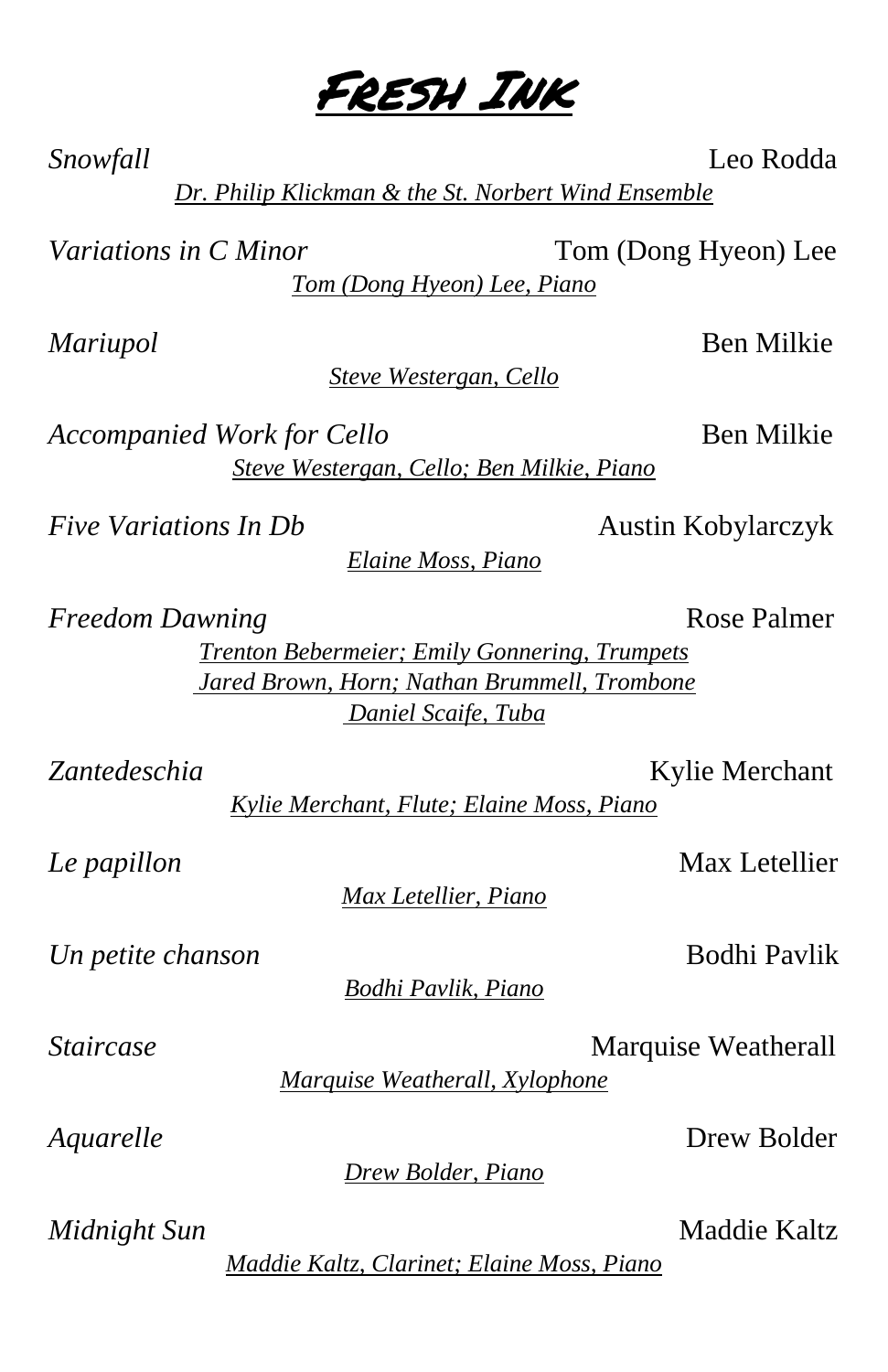*Prelude of Disillusionment* Jonathan Tesch

*Elaine Moss, Piano*

*Laborem ex amor* Calvin Mendoza

*Dr. Jamie Waroff, Trumpet; Elaine Moss, Piano*

## ~ INTERMISSION ~

*Wellspring* Ted Emmert

*Ted Emmert, Piano*

*Still I Tell You That I'm Fine* Katelyn Flanagan

*Katelyn Flanagan, Voice*

*Katelyn Flanagan, Voice*

*Route 35* Philip Argall

*Philip Argell, Voice & Piano*

*Traffic Turmoil* **Jeremy Cotturone** 

*Dr. Eric High; Director, Trentor Bebermier, Emily Gonnering; Trumpets Tom Lee, Piano; Marquise Weatherall, Drumset Jonathan Lucas, Electric Bass*

*Blue Towels* **Austin Kobylarczyk** *Dr. Eric High & the St. Norbert Jazz Ensemble*

# PRESENTATION OF CERTIFICATES AND Announcement of Competition Winner

*Dreamers, Fools, and Lovers Too* Austin Kobylarczyk *Dr. Eric High & the St. Norbert Jazz Ensemble Maddie Kaltz, Vocals*

*Losing You* Katelyn Flanagan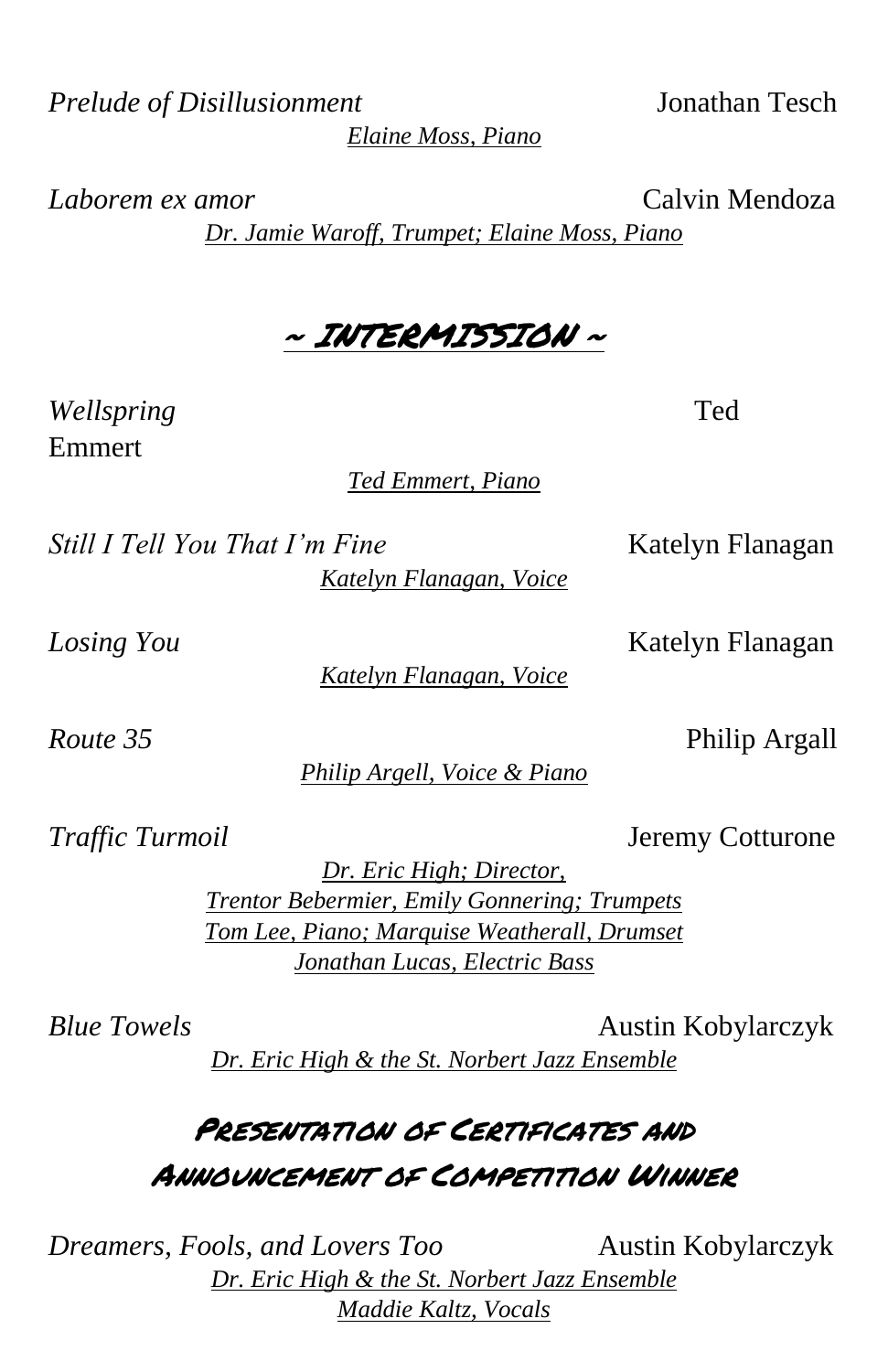### **St. Norbert College Wind Ensemble**

Dr. Philip Klickman, Conductor

#### **Flute**

Anna Heinzen, Manitowoc Katie McGuire,

 Downers Grove, IL Emily Martin, Milwaukee Kylie Merchant, Monroe Anne Pfeifer, Green Bay Leah Zimmer, West Bend

**Oboe**

Rose Palmer, Kingsford, MI

#### **Bassoon**

Noah Liptack, Forney, TX Hannah Swan, Ashaubenon

**Clarinet** Ellie Brielmaier, Hortonville Elizabeth Brefka, Franklin Taylor Karnopp, Kewaunee Miranda Lobermeier, Park Falls

**Bass Clarinet** Austin Kobylarczyk, Pulaski

**Alto Saxophone** Dylan Liptack, Forney, TX Emma Schepp, De Pere

**Tenor Saxophone** Heidi Broerman, Denmark Michael Brown, Green Bay **Baritone Saxophone** Jeremiah Mcmahon, Downers Grove, IL

**Trumpet** Trenton Bebermeier, Kiel Emily Gonnering, Oconto Falls Mara Weis, Denmark

**Horn** Jared Brown, Appleton

**Trombone** Nathan Brummel, Downers Grove, IL Lauren Pamperin, Marion Owen Wells, Galena, IL

**Euphonium** Peter Lison, Kaukauna

**Tuba** Daniel Scaife, Madison

**Percussion**  Jack Gaskin, Naperville, IL Mahri Hodges, Ashwaubenon Tom (Dong Hyeon) Lee, Oshkosh/Seoul, South Korea Nathaniel Lezotte, Freedom Riley McKibben, Waupaca David Vogel, Kiel Marquise Weatherall, Madison